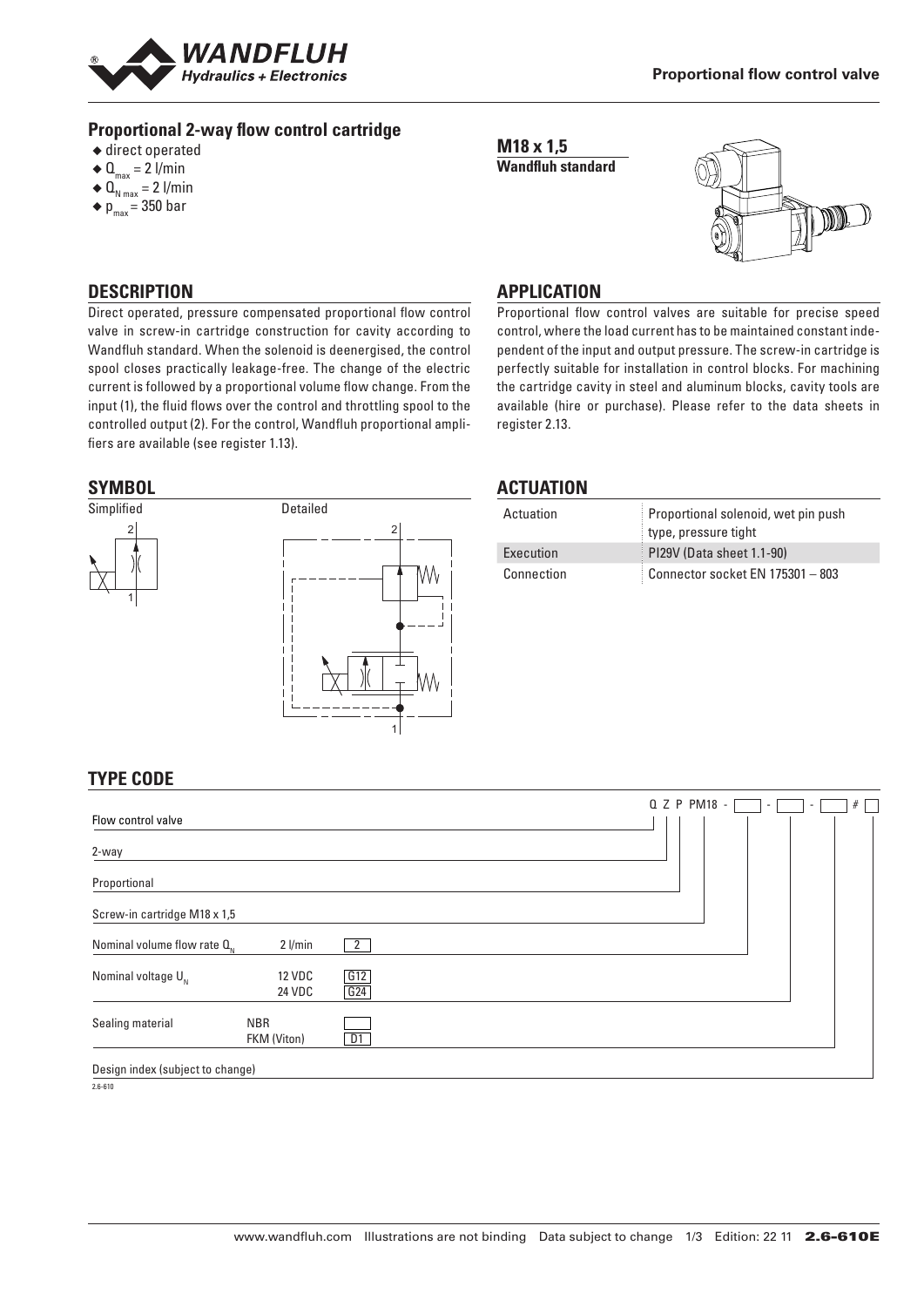

## **GENERAL SPECIFICATIONS**

| Designation         | Proportional 2-way flow control valve       |
|---------------------|---------------------------------------------|
| Construction        | Direct operated                             |
| Mounting            | Screw-in cartridge construction             |
| Nominal size        | M18 x 1,5 according to Wandfluh<br>standard |
| Actuation           | <b>Proportional solenoid</b>                |
| Ambient temperature | $-25+70$ °C                                 |
| Weight              | 0.70 <sub>kq</sub>                          |
| <b>MTTFd</b>        | 150 years                                   |

### **ELECTRICAL SPECIFICATIONS**

| <b>Protection class</b>               | IP65                                                           |
|---------------------------------------|----------------------------------------------------------------|
| Relative duty factor                  | 100 % DF                                                       |
| Service life time                     | 10 <sup>7</sup> (number of switching cycles,<br>theoretically) |
| Voltage tolerance                     | $\pm$ 10 % with regard to nominal voltage                      |
| Standard nominal<br>voltage           | 12 VDC, 24 VDC                                                 |
| Limiting current at<br>$50^{\circ}$ C | $I_{\rm g}$ = 1080 mA (12 VDC)<br>$I_c = 540$ mA (24 VDC)      |
|                                       |                                                                |

**Note!** Other electrical specifications see data sheet 1.1-90

# **ACCESSORIES**

| Proportional amplifier        | Register 1.13      |
|-------------------------------|--------------------|
| Threaded body                 | Data sheet 2.9-205 |
| <b>Technical explanations</b> | Data sheet 1.0-100 |
| <b>Filtration</b>             | Data sheet 1.0-50  |

### **MANUAL OVERRIDE**

HB4,5 as standard

**SURFACE TREATMENT** ◆ The cartridge body and the solenoid are zinc-nickel coated

## **SEALING MATERIAL**

NBR or FKM (Viton) as standard, choice in the type code

### **INSTALLATION NOTES**

Mounting type Screw-in cartridge M18 x 1,5 Mounting position Any, preferably horizontal Tightening torque  $M_p = 40$  Nm Screw-in cartridge  $M_p = 1,2$  Nm solenoid screws

### **STANDARDS**

| Cartridge cavity                    | <b>ISO 7789</b>   |
|-------------------------------------|-------------------|
| Solenoids                           | DIN VDE 0580      |
| Connection execution D              | $EN$ 175301 - 803 |
| <b>Protection class</b>             | EN 60 529         |
| Contamination efficiency   ISO 4406 |                   |

# **HYDRAULIC SPECIFICATIONS**

| Working pressure            | $p_{max}$ = 350 bar                                                       |
|-----------------------------|---------------------------------------------------------------------------|
| Maximum volume flow         | $Q_{\text{max}} = 2$ l/min                                                |
| Minimum volume flow         | $Q_{\min} = 0.02$ l/min                                                   |
| Volume flow direction       | $1 \rightarrow 2$                                                         |
| Leakage oil                 | See characteristics                                                       |
| Nominal volume flow         | $Q_{N} = 2$ l/min                                                         |
| range                       |                                                                           |
| <b>Hysteresis</b>           | $\leq$ 3 % at optimal dither signal                                       |
| Repeatability               | $\leq$ 1 % at optimal dither signal                                       |
| Fluid                       | Mineral oil, other fluid on request                                       |
| <b>Viscosity range</b>      | 12 mm <sup>2</sup> /s320 mm <sup>2</sup> /s                               |
| Temperature range           | $-25+70$ °C (NBR)                                                         |
| fluid                       | $-20+70$ °C (FKM)                                                         |
| Contamination<br>efficiency | Class 18 / 16 / 13                                                        |
| Filtration                  | Required filtration grade $\beta$ 610 $\geq$ 75,<br>see data sheet 1.0-50 |